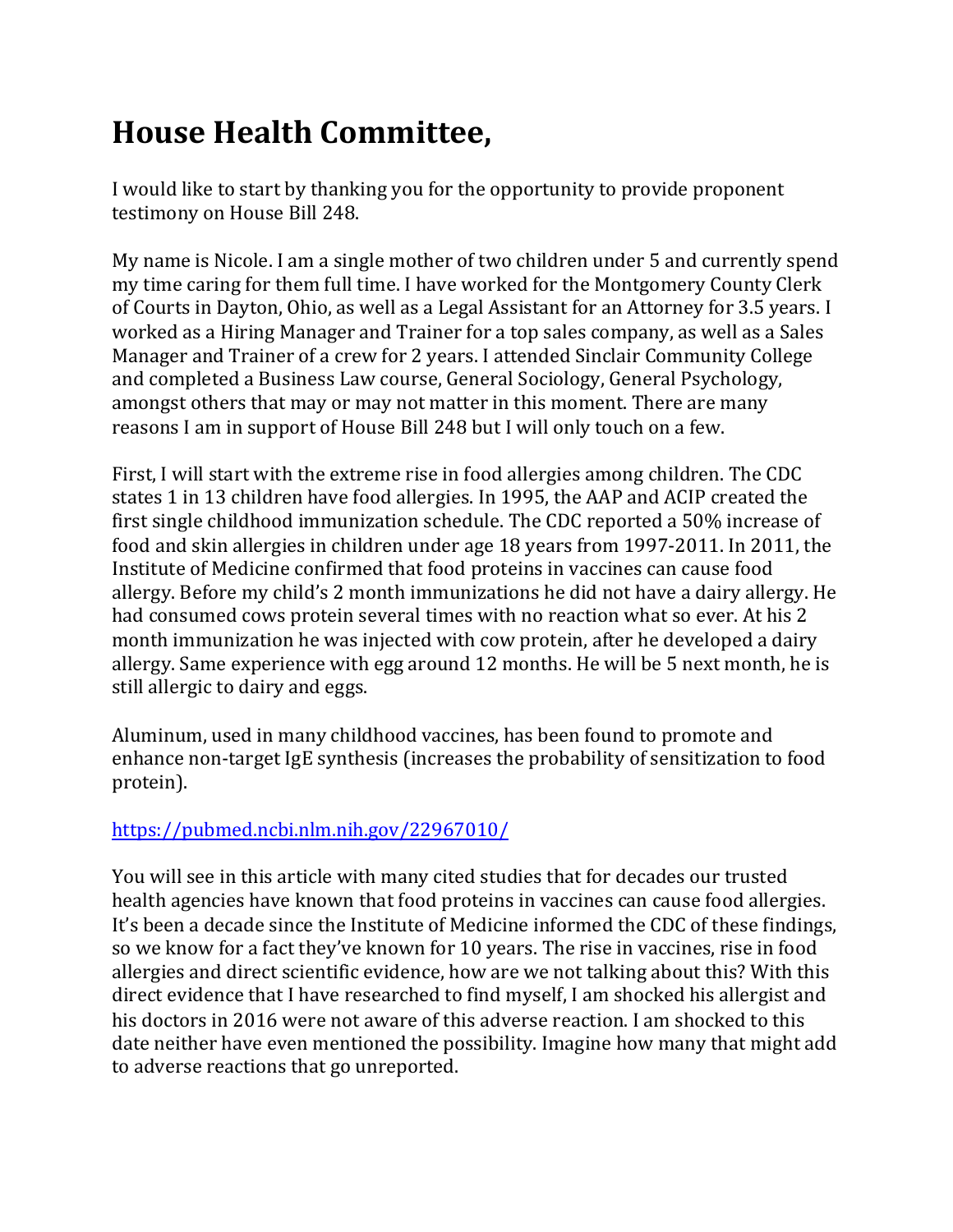This article also brings attention to polysorbate80 which is sourced from many food items including but not limited to wheat, corn, tapioca, sunflower, palm coconut, vegetable oils, legume oils and nut oils.

https://www.longdom.org/open-access/evidence-that-food-proteins-in-vaccinescause-the-development-of-foodallergies-and-its-implications-for-vaccine-policy-2329-6631-1000137.pdf

Sources on the rise in food allergies:

https://www.cdc.gov/nchs/products/databriefs/db121.htm#prevalence

https://www.foodallergy.org/resources/facts-and-statistics

https://papers.ssrn.com/sol3/papers.cfm?abstract\_id=3571073

Next, I want to bring attention to the Vaccine Injury Act of 1986. Put in place to protect vaccine manufacturers from going bankrupt for being sued by those having adverse reactions to their products. In this act, it directs the Secretary to promote the development of safer childhood vaccines and report biannually. In 2018, they were sued by I-CAN (Informed Consent Action Network) because they could not produce these reports. "The U.S. Department of Health and Human Services (HHS) has admitted that, in direct violation of Federal law, it failed to provide a single vaccine safety report to Congress for thirty years, according to Informed Consent Action Network (ICAN)." Direct quote from:

https://www.biospace.com/article/releases/ican-vs-hhs-key-legal-win-recastsvaccine-debate/

The 1986 act specifically even mentions safety studies on pertussis vaccines and in 1989 my sisters brother was injured by the pertussis vaccine. He went from walking and talking to wheelchair bound with permanent brain damage, has a gtube and is nonverbal. According to his mother, the lot that almost killed him was never pulled. She said her attorney had to wait 2 years just to see if any other kids were reported. She also said from what was used in the first 2 years there were 3 sudden deaths and 20 some other adverse reactions. She also stated her son Kevin was never reported as a vaccine injury. They were even awarded by the National Vaccine Compensation Program. This is absolutely unacceptable. How are we to have trust in the HHS when they have violated federal law for 30 years. How are we to trust our doctors and the CDC when most adverse reactions aren't even reported.

https://www.congress.gov/bill/99th-congress/house-bill/5546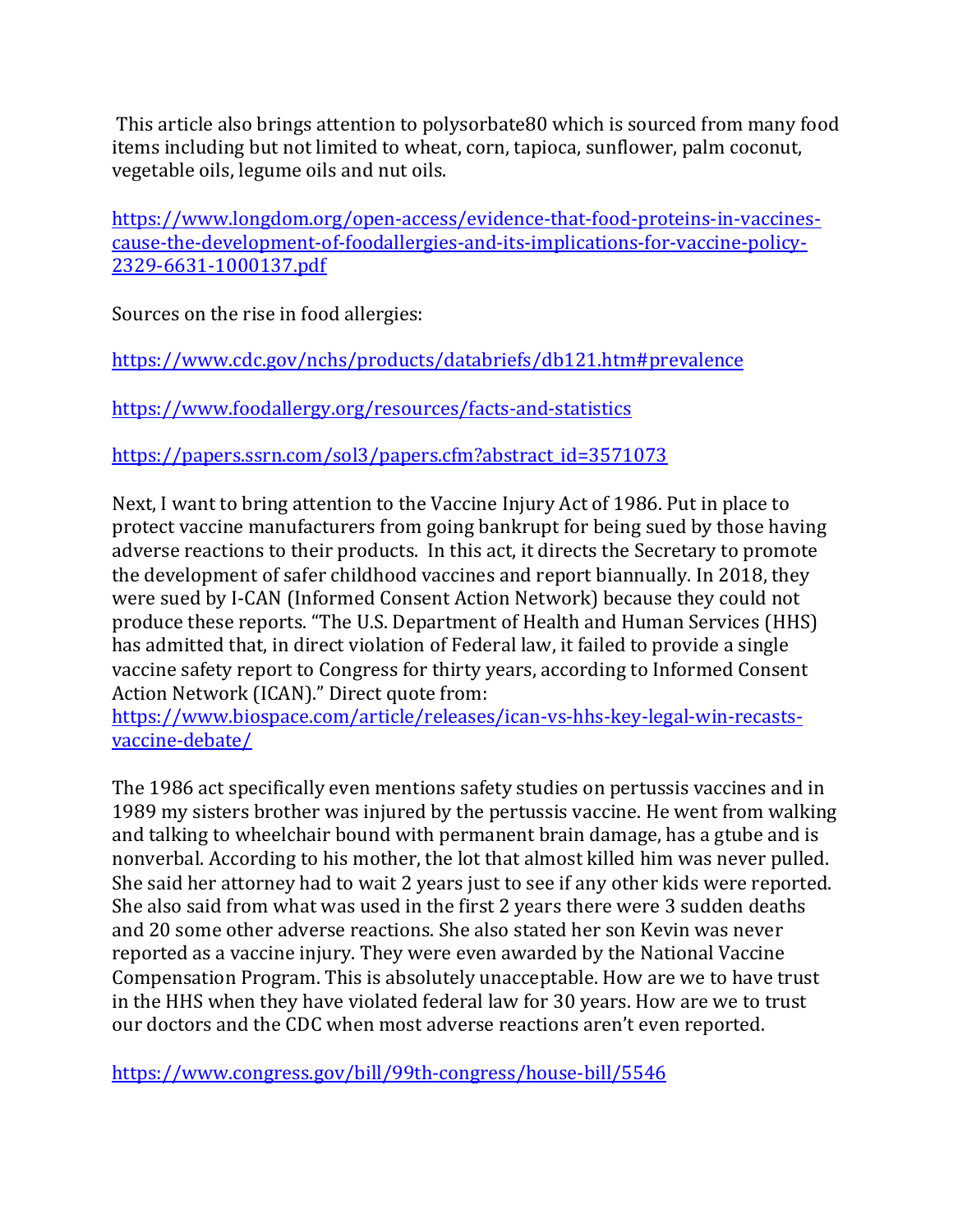Lastly, what is most dear to my heart is my son not only developed food allergies but he also was diagnosed with Autism at the age of 2. I am running out of time to submit this so I have to cut short the most important thing to me. Genetic testing is showing no clinical picture for my child's autism. I know my child was not born with autism. My child made eye contact, my child engaged. My child was neuro-typical until he slowly started to not be. I have a video of him engaging in play and following a command several times at 6.5 months old. At almost 5 years old, he cannot follow the command he did in that video at 6.5 months old. I am not the only parent to a child with autism that have no answers as to how their kid was neurotypical and regressed.

Here is how vaccines can cause autism in some individuals:

Polysorbate 80 is a vaccine ingredient in the childhood immunization schedule before the age of 1. Polysorbate 80 in vaccines has been proven in a government study to cause an inflammatory response that results in the opening of the blood brain barrier. https://www.ncbi.nlm.nih.gov/pmc/articles/PMC539316/

Aluminum is a known neurotoxin.

https://pubmed.ncbi.nlm.nih.gov/2198876/

https://pubmed.ncbi.nlm.nih.gov/18834880/

Look at the ingredients, see how many times vaccines injected in our babies not only have aluminum but are also paired with a dose of polysorbate80. Then tell me how the CDC is getting away with the autism epidemic.

https://www.cdc.gov/vaccines/pubs/pinkbook/downloads/appendices/b/excipien t-table-2.pdf

My son was injected with 3 doses of polysorbate 80 and 3 doses of aluminum at one time at just 2 months old. When his body was already inflamed and that continued until he was 15 months old and received his last set of vaccinations.

We have ill informed doctors due to our public health agencies negligence. To be a doctor to an infant who you know,

-just had an allergic reaction

-the mother reported sometime just after his 2 month vaccines that he presented with mucous in his stools that smelled sour, google said he had a dairy allergy (his doctor dismissed me, told to keep allergy in my diet he was exclusively breastfed at that time) which means he was continuously exposed leading up to his reaction when exposed directly to cow protein at 5.5 months.